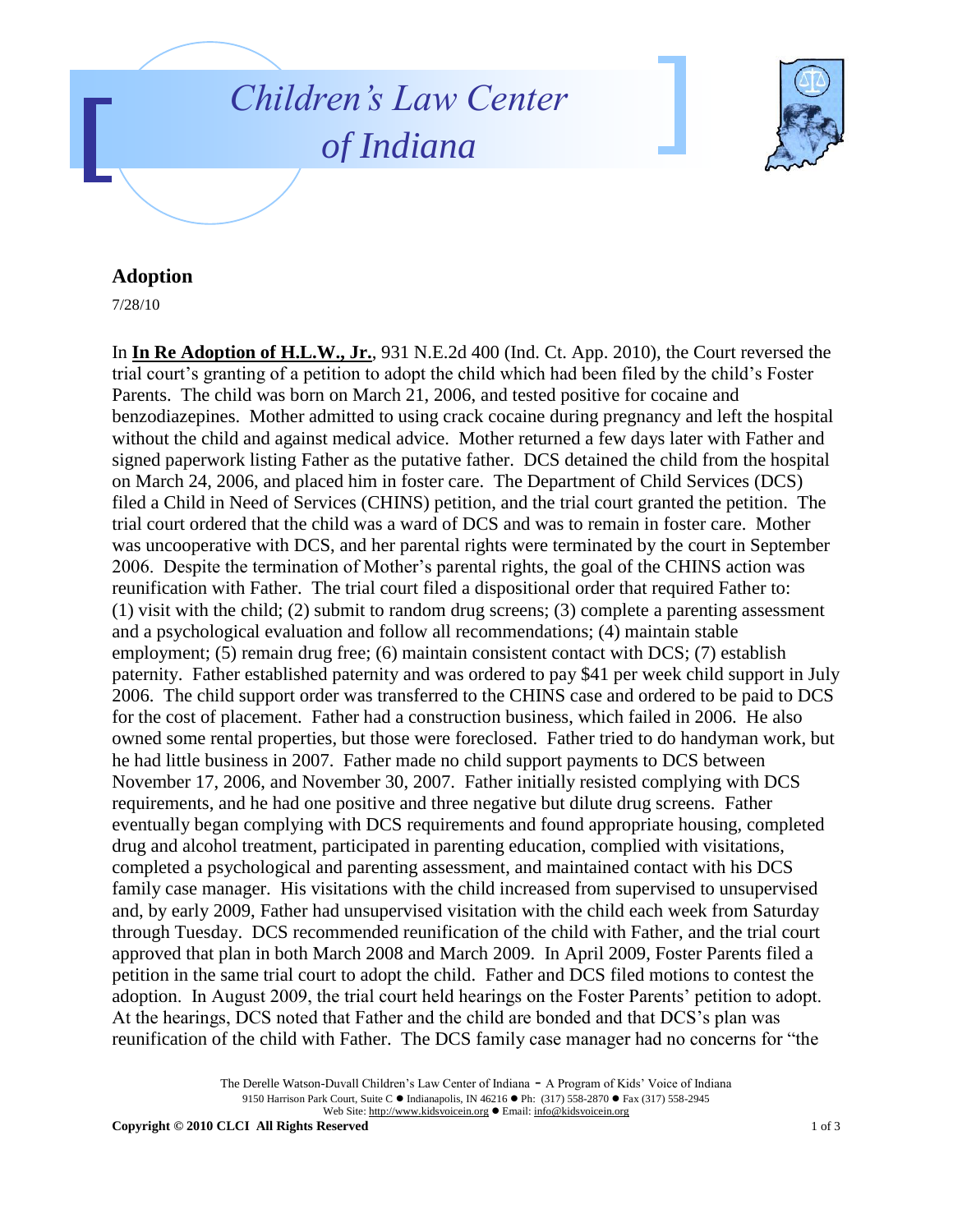child's safety and wellbeing" in Father's care. In November 2009, the trial court issued findings of fact and conclusions thereon, which, inter alia: (1) denied DCS's and Father's motions to contest the adoption; (2) found that Father's consent is not required because Father paid a total of \$150 in child support in 2007 and 2008 and did not pay any support between November 17, 2006, and November 30, 2007, despite employment as a contractor and owning rental properties; (3) found that DCS offered no evidence to show that Foster Parents were not fit; (4) found that the petition for adoption may be granted over the refusal of DCS to consent if it is shown that DCS is not acting in the child's best interest in withholding consent; (5) found that the only evidence presented by DCS was that Father had (reluctantly) complied with most of the CHINS dispositional decree and because the child would be with family; (6) found that mere biological relationship is not sufficient to support the burden of proof which DCS must meet; (7) found that DCS's consent to the adoption is not required; (8) granted Foster Parents' adoption. DCS filed a motion to stay the adoption proceedings pending appeal, and the trial court granted the motion. DCS and Father appealed, raising the following issues: (1) DCS argued that the trial court had no jurisdiction to grant the adoption petition after the trial court also approved a CHINS permanency plan for reunification of the child with Father; (2) DCS argued that the trial court erred when it found that DCS was not acting in the child's best interest when DCS withheld consent to Foster Parents' adoption;

(3) DCS and Father argued that the trial court erred when it found that Father's consent to adoption was unnecessary because he failed to pay support for the child to DCS for one year.

**The Court held that the adoption consent statutes (IC 31-19-9) enabled the trial court to consider the adoption proceeding despite the pending CHINS action.** Id. at 407-08. The Court stated that DCS's jurisdiction arguments are more accurately described as a "legal error" rather than a jurisdictional error. Id. at 404. The Court cited K.S. v. State, 849 N.E.2d 538, 540 (Ind. 2006), in which the Indiana Supreme Court disapproved of the phrase "jurisdiction over a particular case," holding that the phrase confuses "actual jurisdiction with legal error." H.L.W., Jr. at 404. The Court said that IC 31-19-1-2 provides that probate courts have exclusive jurisdiction in all adoption cases. Consequently, the trial court here had subject matter jurisdiction over both the adoption and CHINS actions. Id. The Court then discussed five cases in which Indiana's higher courts have addressed the "jurisdiction" conflict between juvenile courts considering CHINS actions and probate courts considering adoption actions. In In Re T.B., 622 N.E.2d 921, 924 (Ind. 1993), the Court opined that a court with probate jurisdiction may adjudicate an adoption matter simultaneously with the juvenile court's adjudication of a CHINS proceeding. H.L.W., Jr. at 404. In In Re E.B., 733 N.E.2d 4, 5-6 (Ind. Ct. App. 2000), trans. denied, the Court found that probate court did not have jurisdiction to grant the foster parents' petition for adoption while the CHINS proceeding was directed at reunification and father's parental rights had not been terminated. H.L.W., Jr. at 405. In In Re Infant Girl W., 845 N.E.2d 229, 240 (Ind. Ct. App. 2006), trans. denied, the Court concluded that a simultaneous CHINS and/or TPR proceeding does not divest the probate court of its exclusive jurisdiction over adoption; the consent statute "disentangles this ostensible jurisdictional knot." H.L.W., Jr. at 405. In In Re J.D.B., 867 N.E.2d 252, 258 (Ind. Ct. App. 2007), trans. denied, the Court concluded that the probate court had jurisdiction to rule on the foster parent's adoption petition